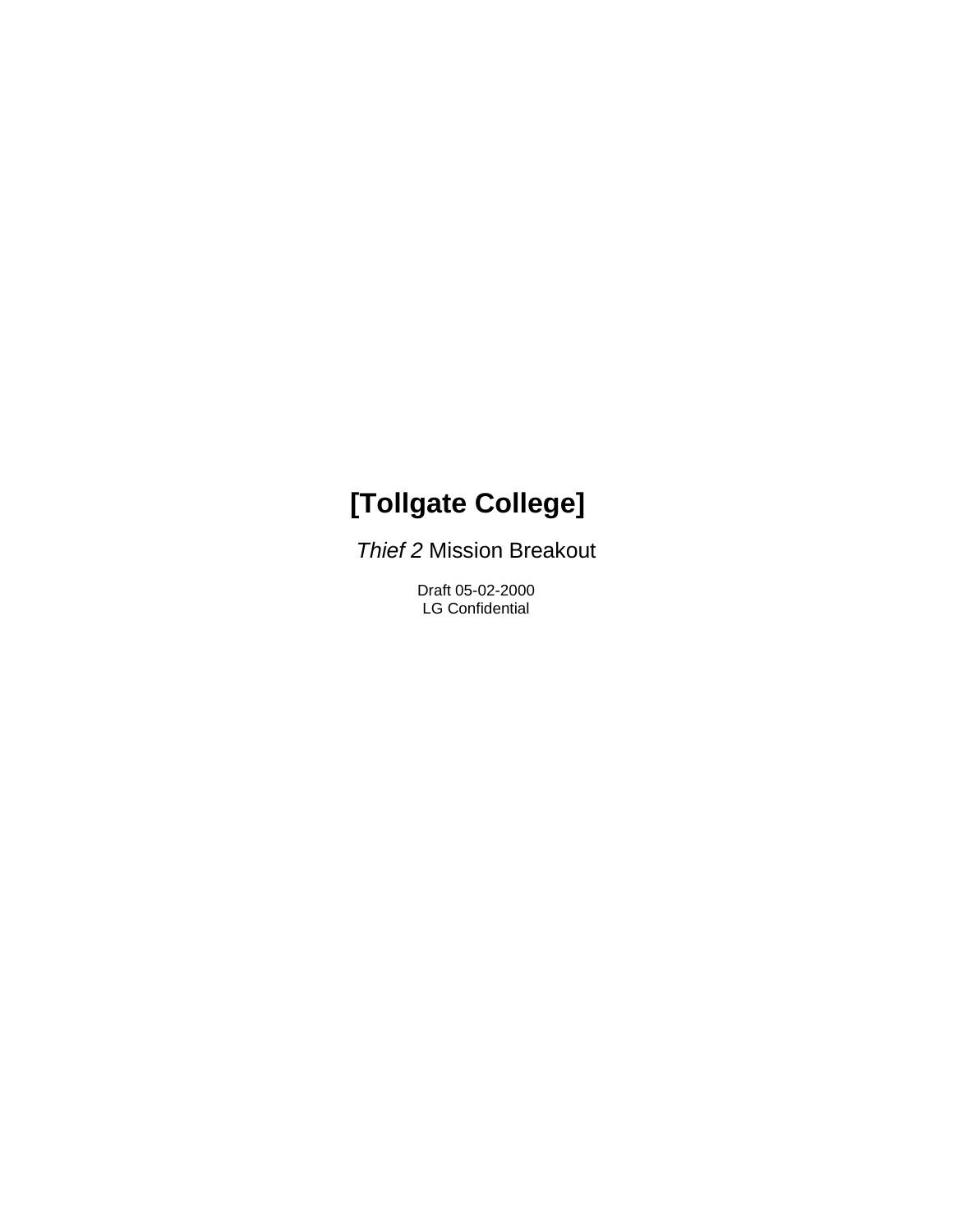## **Contents**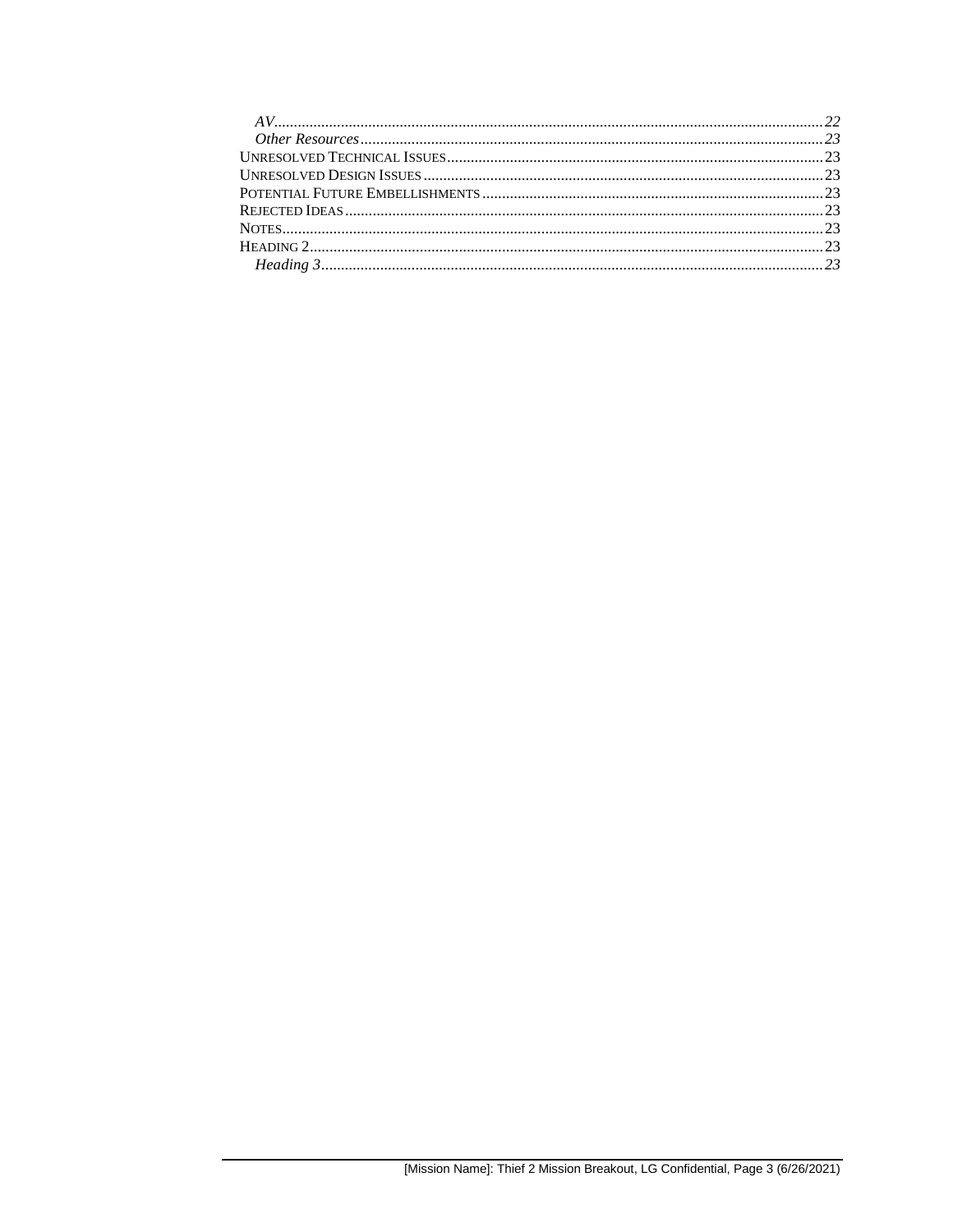## **Overview**

Tollgate College is a learning institution that educates the city's rich children. Garrett has learned from an inside source that a collection of rare artifacts is on loan to the Archeology Department. The Professor of Archeology (Professor Hawes) has discovered a very valuable jeweled scarab inside a mummified corpse and our hero has been contracted to steal this item. The collection is going to be returned to its owner this evening after classes let out. Because of this, Garrett will need to pull off the job during the day. This mission will be a straight thieving run with a slight modification of the bait and switch paradigm.

## **Mission Components**

The College building will have medieval style architecture on the exterior and Victorian style for the interior. There will be one large L-shaped three-story building that is set into a hillside. The time of day will be late afternoon with the sun going down behind the college. This will create some nice long shadows for the player to hide in. This mission will take place after the "Raid" mission and will flow nicely into ambush. The mission size will be slightly larger then Eavesdropping and most of the gameplay will take place in the interior of the building.

## **Core Gameplay Paradigm**

**Exploration:** The player will need to find his way into the building and from there he will need to discover the location of the Scarab. His best clue will be to check out the collection, which is located in one of the second floor labs. From there, the player will be able to follow clues that will lead him to his goal.

**Looting:** The administration office suites will have plenty of loot for Garrett to take.

**Bait and Switch:** This paradigm will be slightly modified for this mission. We bait the player to expect to find the Scarab in one piece, but when they follow a clue to the Scarab's location, they will discover that it can be separated into two pieces. The Scarab has two pieces, one part is the scarab beetle and the other piece is a gem that connects to the beetles incisors (See pic below).



The player will not know that the Scarab can be separated into two pieces until they find one of the pieces. The player will be directed to find the scarab via a journal entry, and after they discover that there is another piece, they will need to find another nearby journal entry that will direct them to the location of the other piece.

**Intrusion:** There will be a few ways to enter into the building. The most obvious entry will be through the front door. Getting in this way will be possible, but difficult. The player will need to leave the cover of shadows, run through broad daylight and into the building without being seen by the patrolling guards. There will also be some open windows and a balcony that the player can use to gain entry.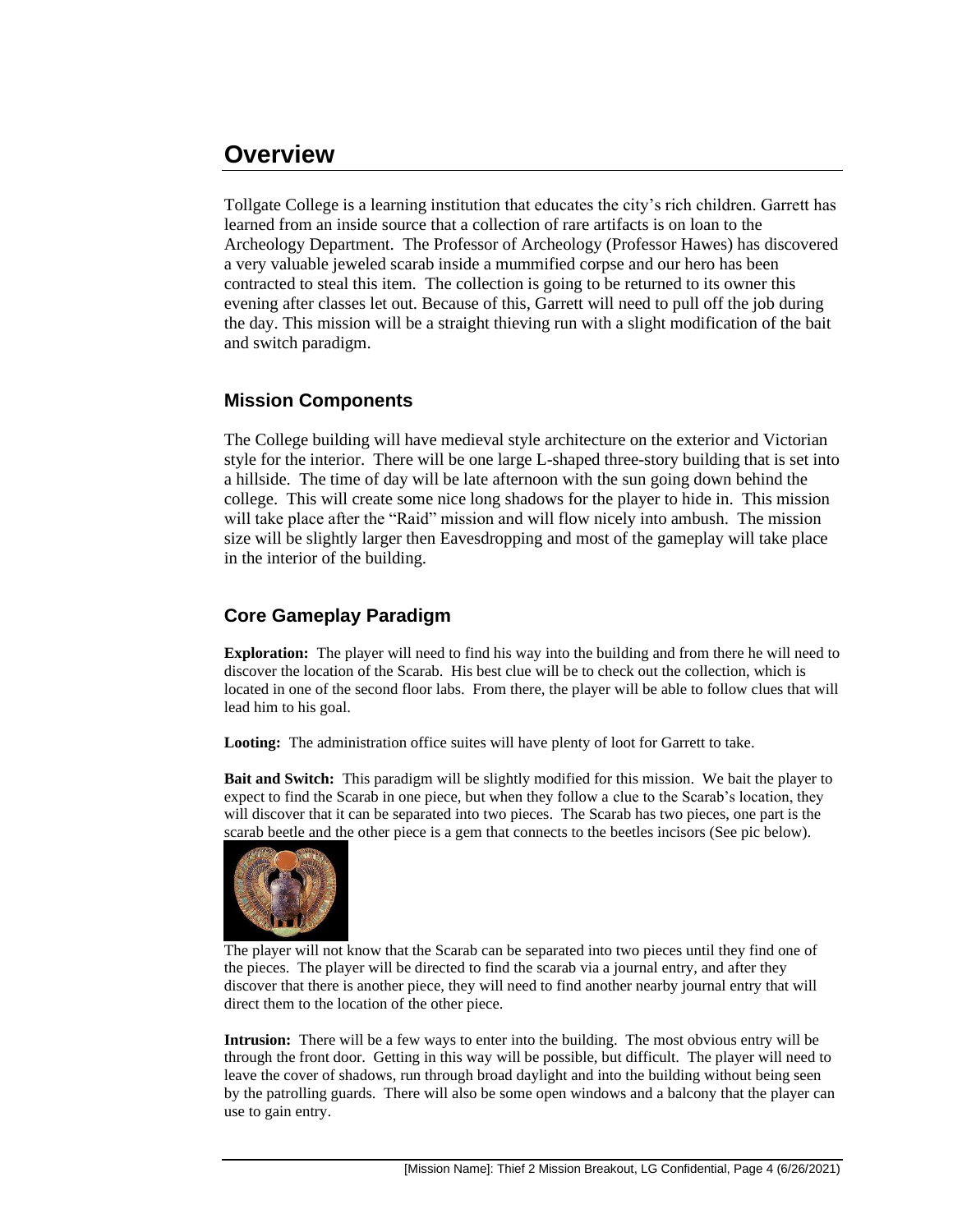## **Action Synopsis**

At mission start, they player will be in the shade of a large tree, thus hiding him from the view of any passers by. He will need to break into the College building and find clues that will lead him to the Scarab that he is here to steal. The gameplay will take place outside in the daylight and inside the college building. The outside experience will be rather short but exciting as the player eludes guards in broad daylight and tries to break into the building. Each floor of the college will get increasingly dangerous as the player ascends to the higher levels. There will be less stealth space and more guards on the higher floors then there are on the lower floors. After all objectives are completed, the player will need to escape out the back gates of the college.

## **Developer Goals**

There will be plenty of exploration in this mission. Every room should have a reason for the player to be there. By making a small mission with few rooms, it will be easier to pack in more gameplay.

Players should feel like they are in an "old-school" learning institution, so the atmosphere will reflect that through the décor, conversations, and text. The various learning departments should seem as weird to player as they do to me when I read about them.

My main goal is to make a very simple yet very exciting thieving run.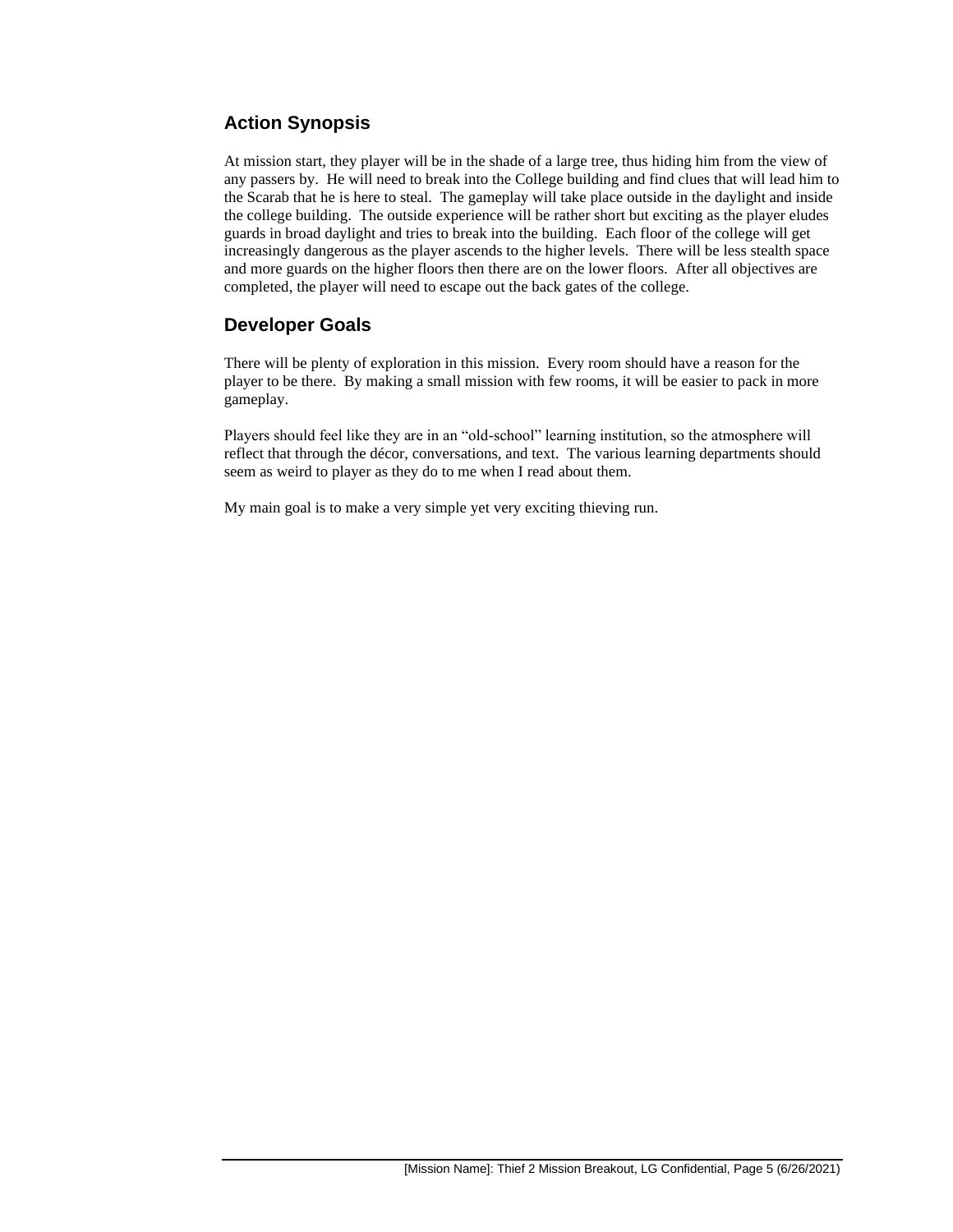## **Holistics**

## **New Game Features**

None, this mission needs to be finished by August, so the best way to accomplish this goal is to use existing features that we know are easy to implement.

### **Fiction Connections**

This mission is very loosely related to the overall story arc. The mission specific fiction will consist of conversations about the medieval type things that they are researching and learning about at the college. One fiction goal I have is to show how scientific ideas were considered evil because they were not understood in that time.

Supporting fiction for this mission will be found in Miss2. There will be a manifest on Davidson's ship that will list the Artifacts that were lent to the college. Possible Garrett VO, "I should check that address out later"*.* We could also remove the dead body that is already in Davidson's hold and put the mummy's sarcophagus in the hold instead. This mission will be connected to Ambush because the Scarab is the item that Garrett brings to the Crippled Burrick Inn to sell to Sammy.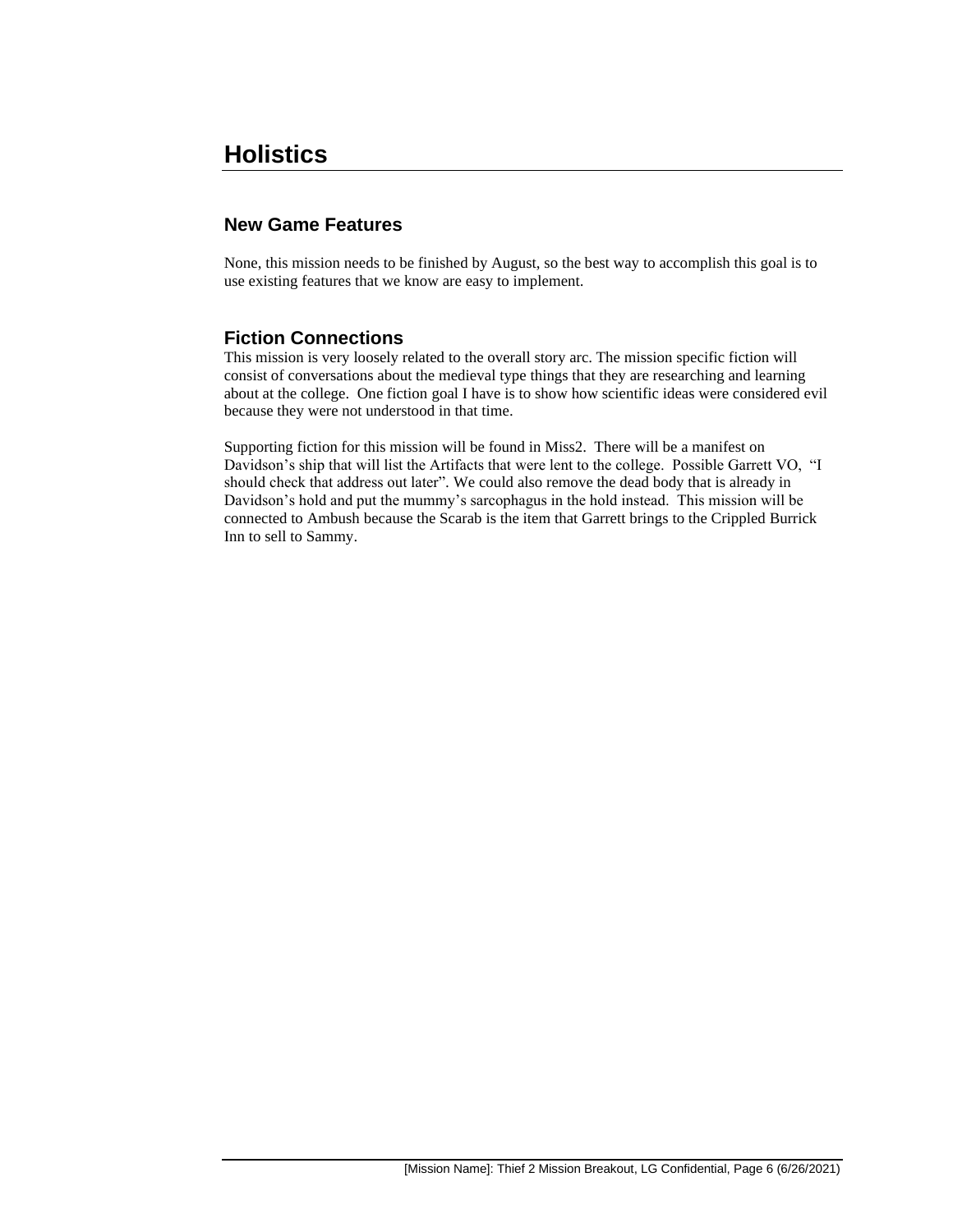## **Player Information**

## **Mission Briefing**

Info the player should learn:

Garrett received a tip from someone working at Tollgate College that a small collection of artifacts is on loan to the school until this evening. Among the artifacts was a sarcophagus, and inside that sarcophagus, a scarab was found. The Scarab is a beautiful piece of ancient artistry and the big attraction to it is the very large ruby that is attached to it.

Since the collection is being returned to its anonymous owner this evening, Garrett has no choice but to go during the day while it is still on the campus.

This is a last minute job so Garrett will be without a map.

Possibly tell the player that the labs are a good place for them to start looking for the scarab.

Sammy will pay well for this item.

**Briefing:**

## **Player Objectives**

#### **Easy and Normal:**

Find the Scarab.

Find the other piece of the Scarab (appears when the player finds the gem only)

Find 25% loot.

Escape via the back gates.

#### **Hard:**

Find the Scarab.

Find the other piece of the Scarab (appears when the player finds the gem only)

Something else

Don't kill students or professors.

Find 33% loot.

Escape via the back gates.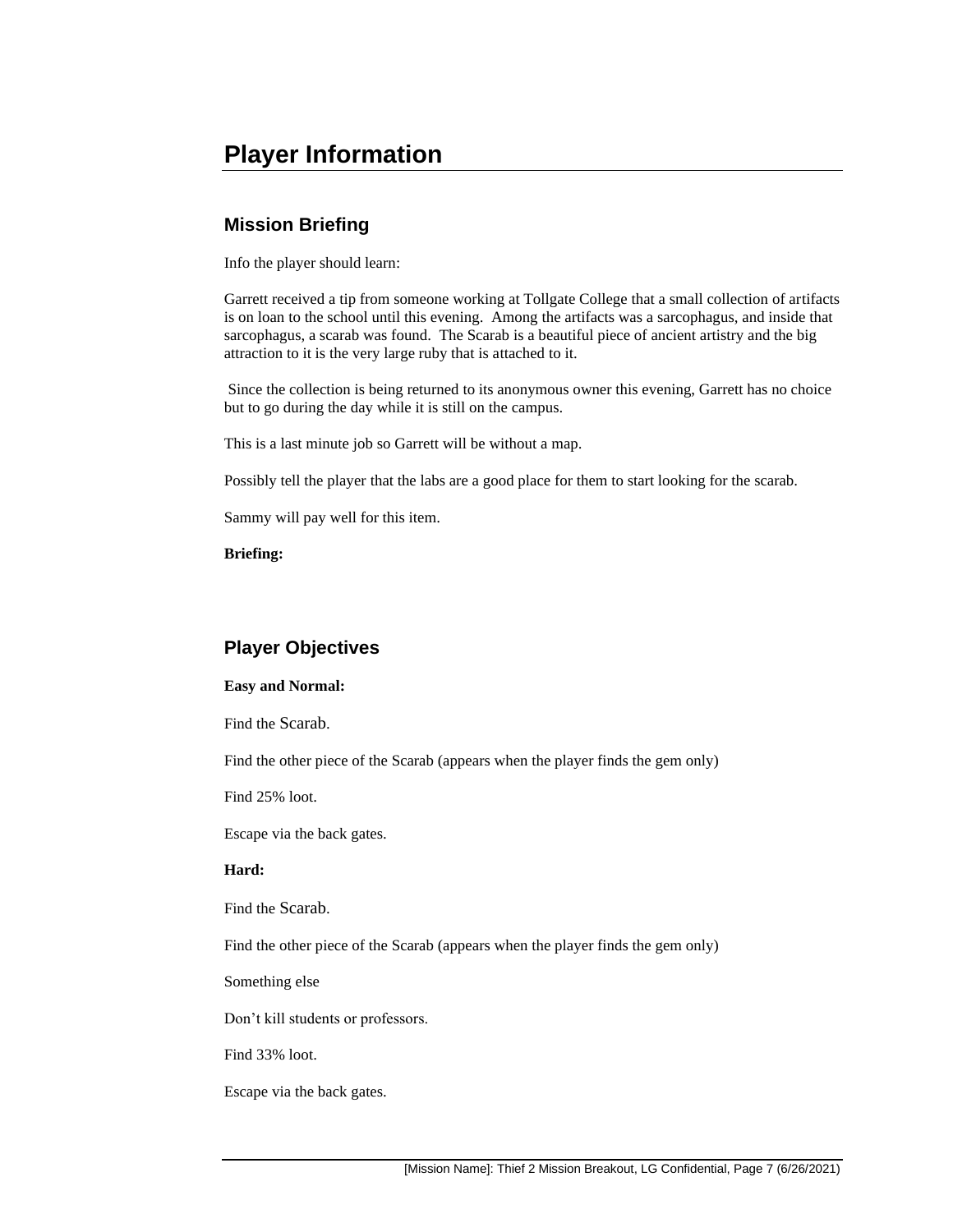#### **Expert:**

Find the Scarab.

Find the other piece of the Scarab (appears when the player finds the gem only)

Something else.

Something else.

Don't Kill Anyone and non-detection?.

Find 50% loot.

Escape via the back gates.

## **Player Map**

The player map will be the map of the campus, but the inside of the building will be automapped like Precious Cargo or Casing & Masks.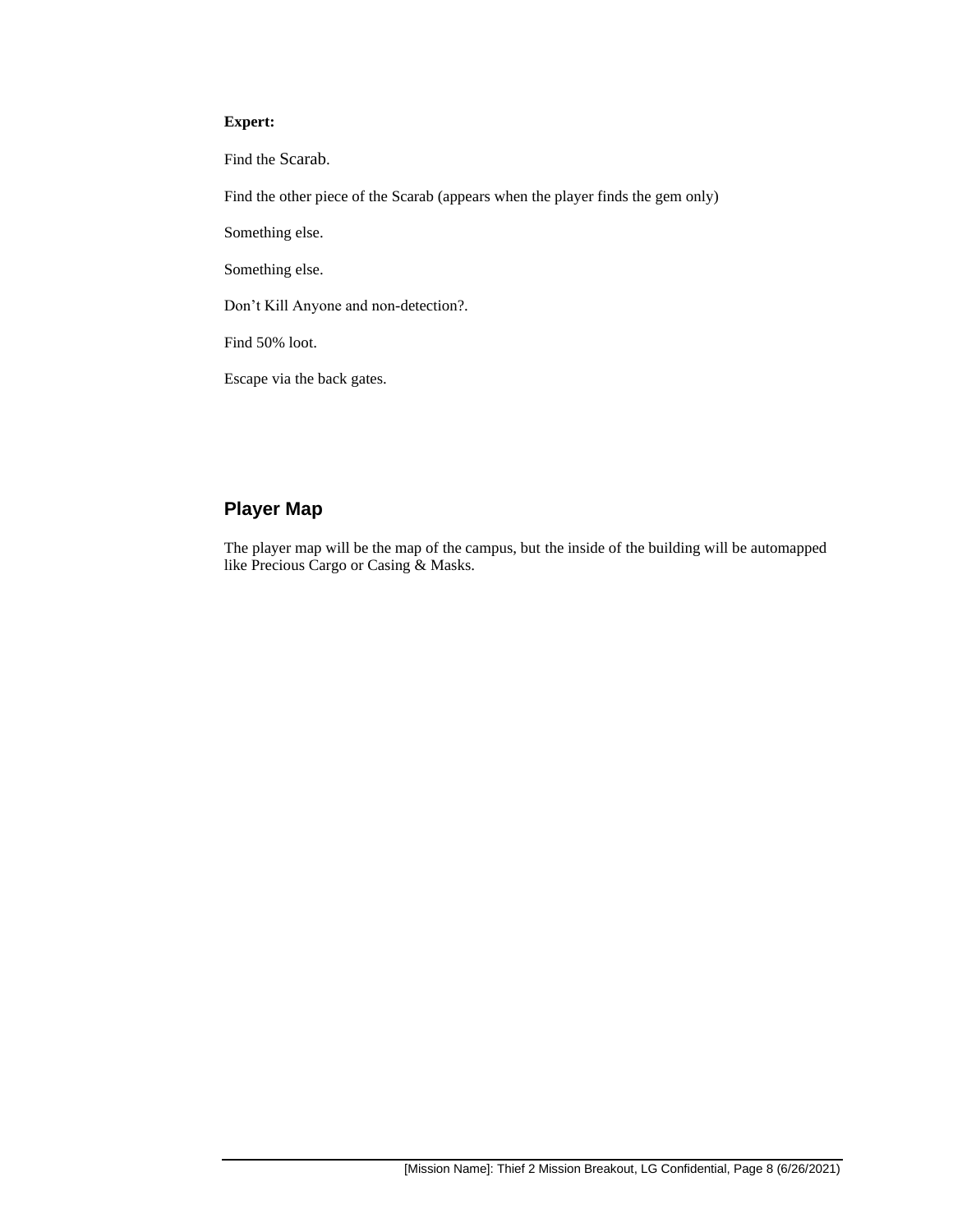## **Look and Feel**

*Visual***:** The campus will have small courtyards and walkways. The building will be medieval or maybe gothic architecture. The sun will be about 5 o'clock high and there will be long shadows from trees and the building. The building will be set into a hillside. There will be an entrance to the first floor of the building at the base of the hill. There will be a second entrance at the top of the hill that leads into the second floor. The interior will use the dark Victorian wood textures. The textures in the student areas will be lower class then the faculty areas. There will be mundane dark wood borders and white walls in the student areas, and fancy woodcarvings and nice wallpaper in the faculty areas. The administration offices will be nicely decorated and have some nice things for Garrett to steal. The classrooms will be small and the class sizes will consist of 3 or 4 students and one professor.

*Audio***:** The outside areas will have sounds of chirping birds and other pleasant daytime sounds that will give the player a false sense of safety. The first floor should have some music that gives the player a very subtle feeling of tension, but just a lurking feeling of foreshadowing. The other floors should have a very tense sound along with it because the deeper the player gets into the building, the more danger they can encounter. There will be a few areas in the building that will have weird disturbing stuff in it and will need sound effects to support the disturbing feeling that the player will feel.

## **Mission Map**

The map will have the same level of detail that was used in Blackmail and Shipping and Receiving

## **Action Description**

The player will start in the shadow of a large tree. This will give them a safe spot to get their bearings. There will be other shadows for the player to hide in, but they will be separated by a bit of space so the player will have to run in broad daylight and avoid detection. Another thing I want to try is to create some pieces of architecture that the player can hide behind. Shadows do not need to be the only hiding place that the player uses. Once inside the college building, the player can begin their search for the Scarab. The first place to search will be the labs where the sarcophagus is being researched. This will be mentioned in the briefing. In the lab, the player will find a journal entry from Professor Hawes that talks about his discovery of the Scarab. In the journal, he will reveal that it was taken to his office suite on the third floor. We can randomize the locations like we did in eavesdropping, and this will increase the replayability. There will be four office suites on the third floor, and we can randomly choose which one belongs to Professor Hawes. The player can find which office suite belongs to the Professor in two ways. One way is to go through every office suite and search them, another way is to look in the main office and find a directory that lists which Professor lives in which office suite. When the player finds the office suite, they will discover that the Scarab can be separated into two pieces, the beetle and the gem. They will find one part and a journal entry that gives away the location of the second piece. When the player finds the second piece, they will then need to leave the campus via the back gates.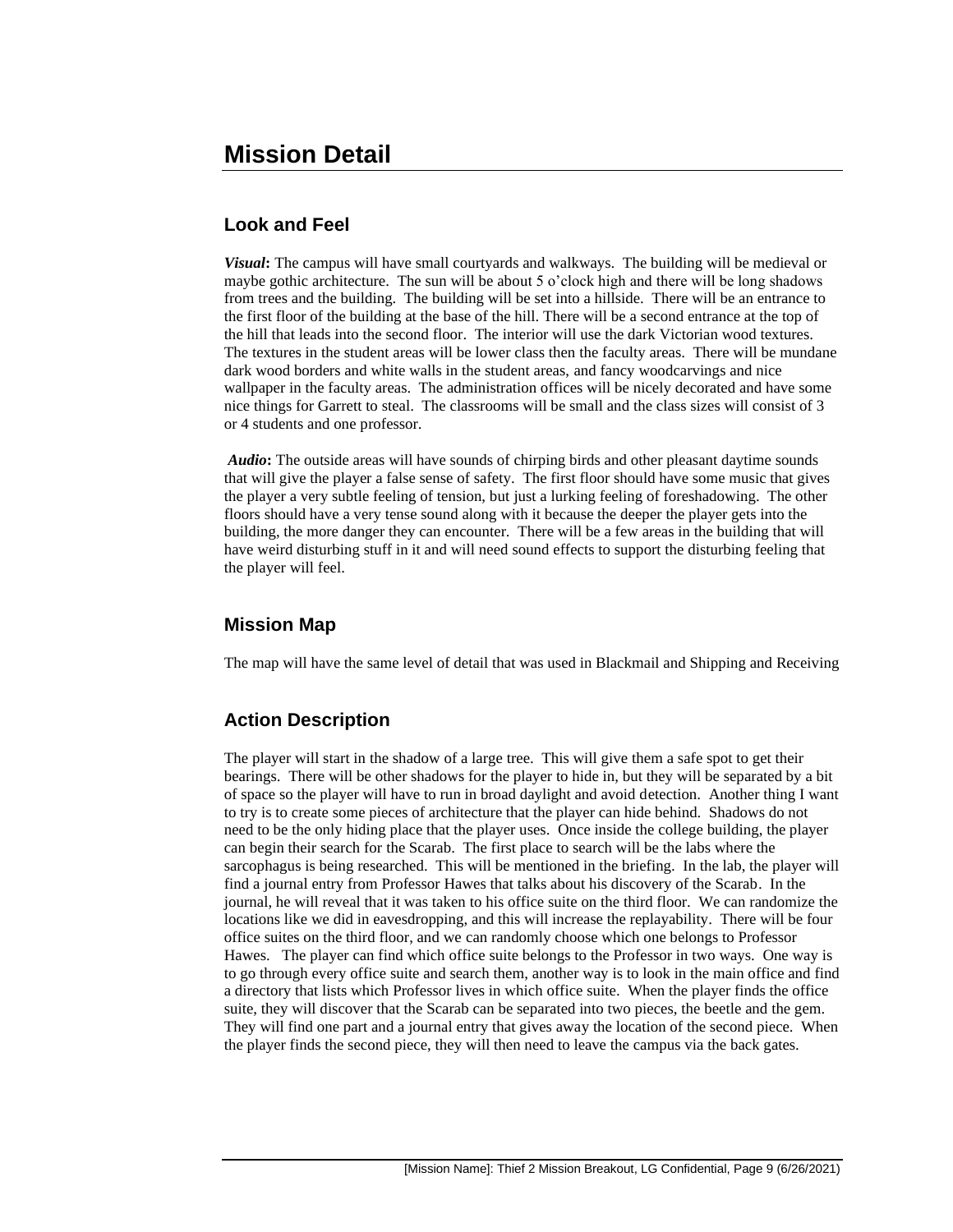## **Design Philosophy**

I plan on strongly using the concepts of Operant conditioning to motivate the player to run through my rat maze with the most possible enjoyment and least possible frustration. Positive reinforcement will encourage player to proceed forward by giving them little rewards. Negative reinforcement encourages the player to proceed forward by removing a stimulus; removing of the stimulus is a reward. E.g. A guard is patrolling a hallway that the player needs to go through. This causes the player to feel the adverse feeling of tension. Removing this guard, by either killing or blackjacking him, will take away the adverse feeling of tension. Positive and negative reinforcement are our greatest tools in motivating the player through the game. By understanding how these tools work, we can maximize the reward experiences and increase the amount of enjoyment that players feel when they play our game. The more rewards the player receives, the more they will enjoy the level. In Thief there are varying levels of rewards. The difference between a high level reward and a low-level reward is the amount of enjoyment the player feels when they receive the reward. Actually quantifying the amount of enjoyment one feels when receiving an award is a very difficult thing to do. Enjoyment is a very subjective thing, and some individuals will feel more enjoyment then others when they receive the same reward. Listed below are some types of rewards that we can provide the player in Thief.

Stealing loot

Finding an important piece of information from a book

Reading flavor text

Hearing important information from a conversation

Hearing a flavor conversation

Completing a mission objective

Completing the main mission objective for a mission

Completing a mission

Blackjacking a non hostile, unalerted AI

Killing a non hostile, unalerted AI

Blackjacking a non hostile, alerted AI

Killing a non hostile, alerted AI

Blackjacking a hostile, unalerted AI

Killing a hostile, unalerted AI

Blackjacking a hostile, alerted AI

Killing a hostile, alerted AI

Taking out multiple AI's with one power up

Finding an inexpensive powerup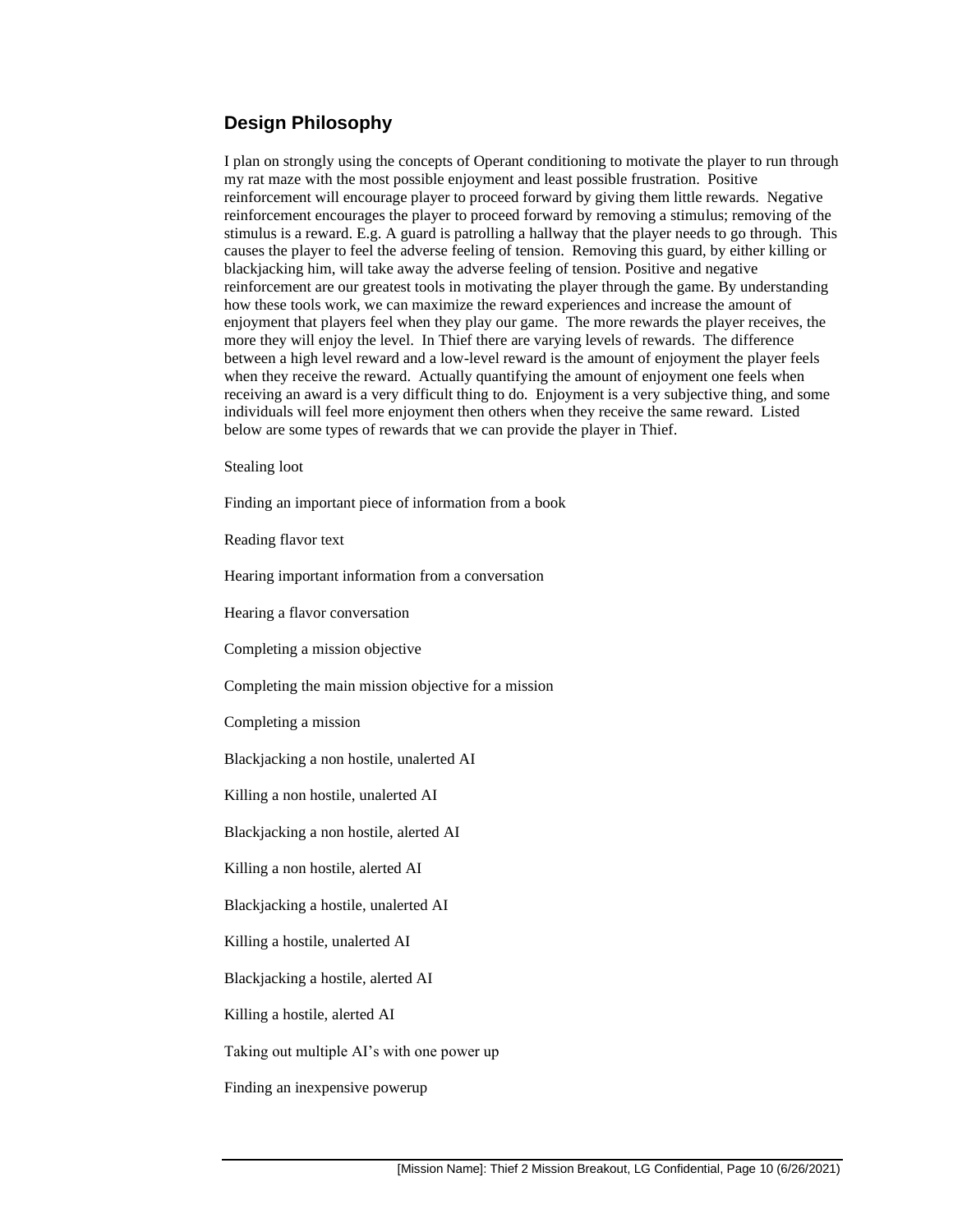Finding an expensive powerup

Killing a monster

Destroying a machine (robot)

Disabling a machine (robot)

Finding a secret

Completing a bonus objective

Completing a puzzle

Finding an useful object

Finding food

Finding a bug

Sneaking by a guard (the amount of enjoyment of this changes according to the area and the number of guards)

Seeing pretty architecture (eyecandy)

Finding a new powerup for the first time

There are most likely more rewards then this that we can provide for the player. Each reward will have a different amount of enjoyment, and the amount of enjoyment received will vary according to player personality. Also, each reward has a time limit for how long the player will feel the enjoyment for, and that enjoyment will also vary according to player personality. If a player receives multiple rewards in a relatively short time, then the amount of enjoyment they feel becomes uncertain. I can see how receiving one combination of rewards together can either increase or decrease the enjoyment of receiving that reward. One example of increasing the enjoyment would be taking out an AI that guards a treasure. Combining these two rewards together will cause a greater enjoyment then if they were experienced separately. On the converse side, if a player finds multiple powerups at the same time and did not have to go through any great effort to earn these, then the enjoyment will be less then if the player were to find the powerups in different locations. Not to say that this is bad, its just not as enjoyable as finding the powerups scattered around.

My goal with this level is to try to have a reward for the player before they can become bored or frustrated. Doing this effectively will require good communication with QA and watching how testers play through my level. It is important to keep an open mind and to understand that what I know to be true about my level may not be what a tester knows to be true about my level. Knowledge is a subjective thing and being able to listen to a testers concern is important, and arguing with them that they are playing the level wrong is a waste of time. Randy told me once that a level will never be exactly what I intend. My goal is to keep an eye on what my level is becoming and trying to make the good experiences that emerge better and trying to eliminate the unfavorable experiences as much as possible.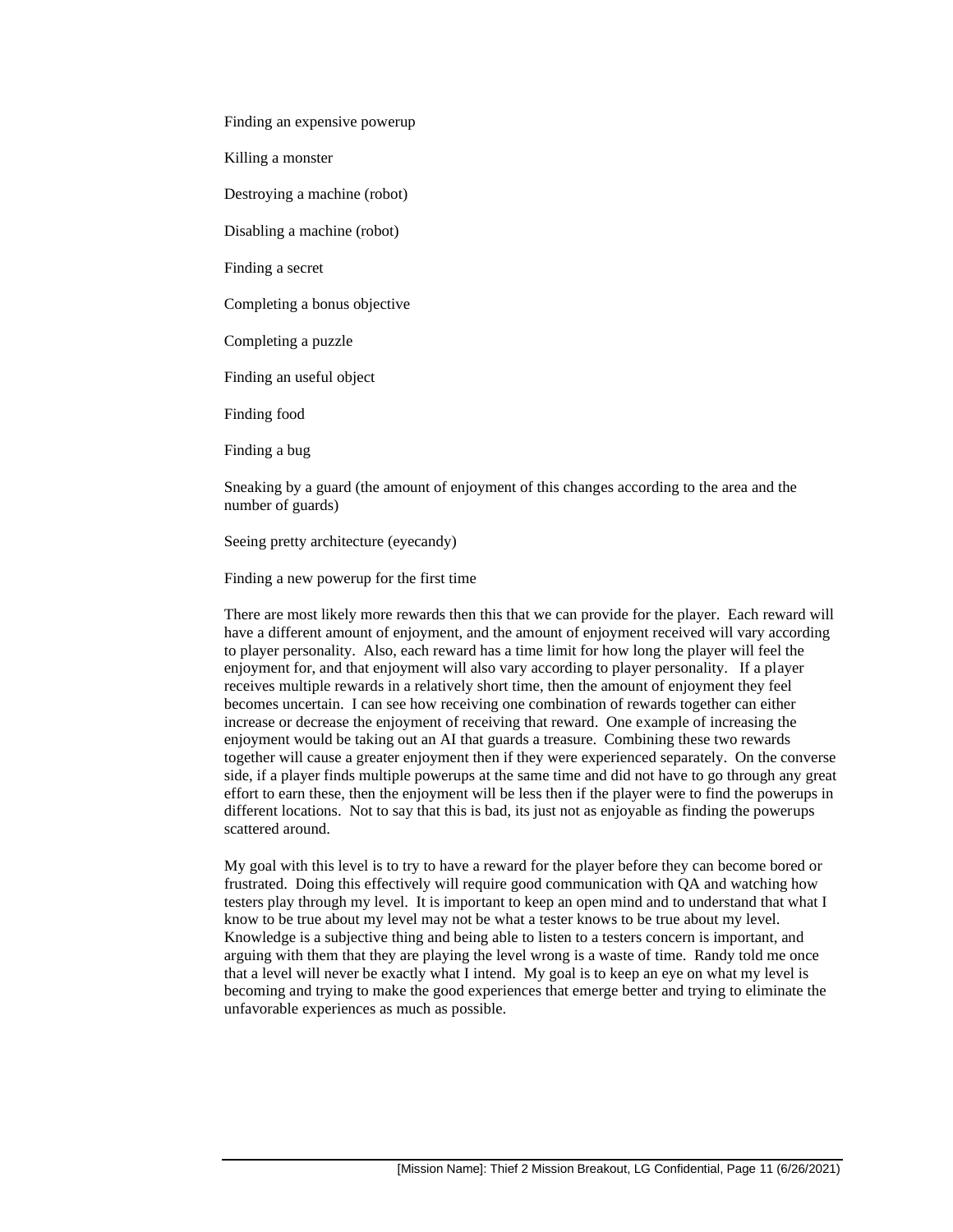### **AIs**

Students will be numerous throughout the level. The will mainly serve to create the college atmosphere.

#### *Custom AIs*

The Fat Man will exist in game and will be in his classroom giving a lecture on the Scarab

#### *Student*

- Grouping Criteria: Proximity, Role, Type of AI, etc.
- Type $(s)$  of AI: servant
- Composition: They will be present by themselves and also with other Students.
- Behavior: Patrolling, Idling, Wandering, etc.
- Placement: Halls, classrooms, library, courtyards
- Role: Support the fiction that this mission takes place at a learning institution. Flavor and game relevant conversations may exist between students
- Territory: They will pretty much stay within the areas listed in placement.
- Interactions with other groups: If they are alerted to the player's presence then they will alert any guards who may be nearby.
- Dynamics: If they see the player, then they will run and find a guard.
- Tools used to implement: Patrol routes, pseudoscripts, properties, etc.
- Other:

#### *Professors*

- Grouping Criteria: Proximity, Role, Type of AI, etc.
- Type(s) of AI: servant
- Composition: They will be in classrooms instructing students, or wandering through the halls
- Behavior: Patrolling, Idling, Wandering, etc.
- Placement: Halls, classrooms, library, courtyards, and third floor office suite areas.
- Role: Support the fiction that this mission takes place at a learning institution.
- Territory: They will pretty much stay within the areas listed in placement.
- Interactions with other groups: If they are alerted to the player's presence then they will alert any guards who may be nearby.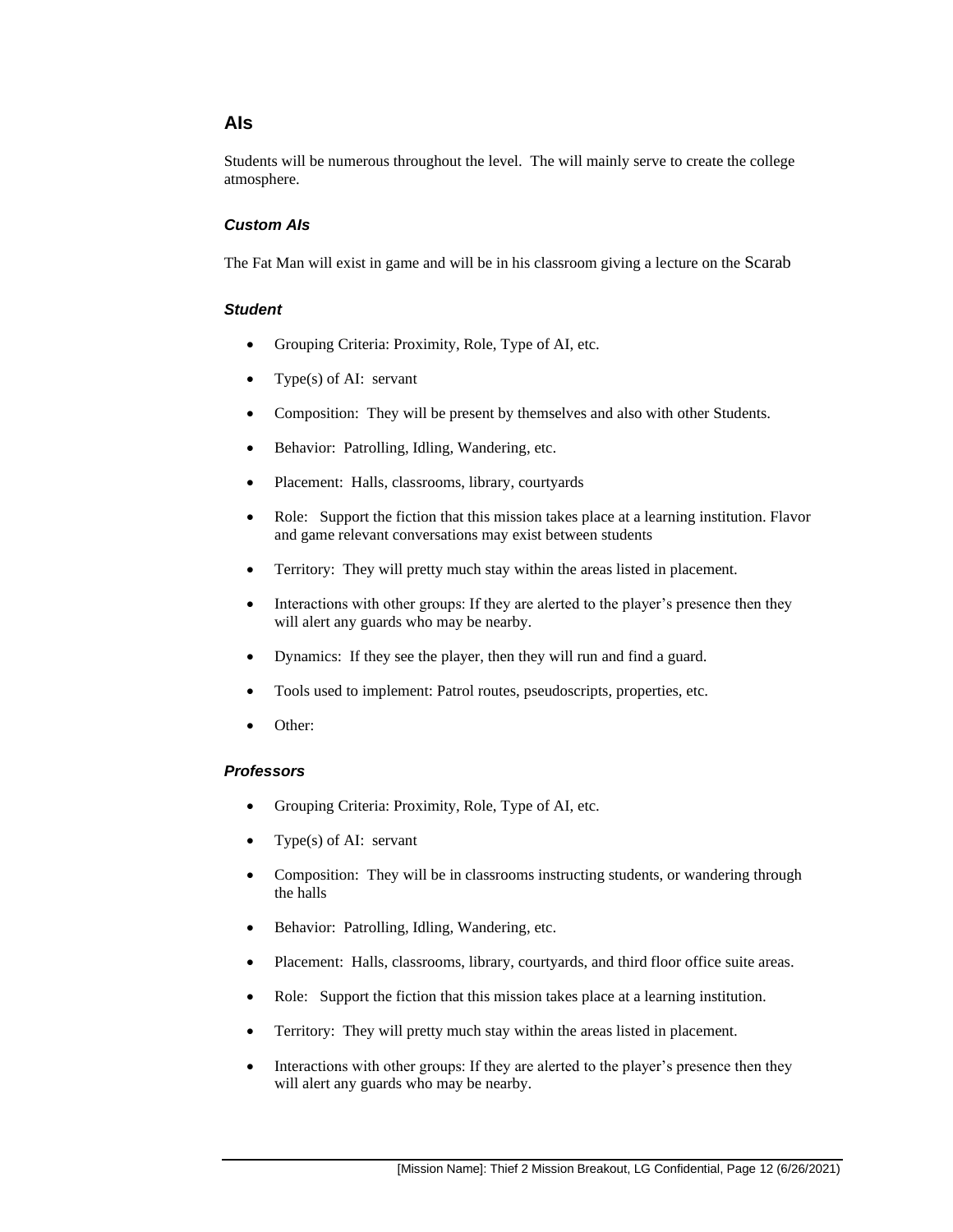- Dynamics: If they see the player, then they will run and find a guard.
- Tools used to implement: Patrol routes, pseudoscripts, properties, etc.
- Other:

#### *Guard*

- Grouping Criteria: Proximity, Role, Type of AI, etc.
- Type(s) of AI: Guard
- Composition: They will be on single patrols, non-overlapping patrols. Idling guards may be grouped in pairs
- Behavior: Patrolling, Idling, Guarding, etc.
- Placement: Halls, classrooms, library, courtyards, anywhere that has stuff the player would want to steal.
- Role: Guarding all the expensive stuff that is on the grounds.
- Territory: They will go off patrol and look into any room that they find suspicious.
- Interactions with other groups: They can be alerted by any of the servant AIs and will go to the location where the servant saw the player last
- Dynamics: If they see the player, will attack him. If any other guards are nearby, then they will call for them to aid in killing the player.
- Tools used to implement: Patrol routes, pseudoscripts, properties, etc.
- Other:

## **Locations and Experiences**

A detailed outline of the locations of the mission, fused with a description of the gameplay in the space – what the player encounters there and how they might approach it. The outline should have the highest-level divisions of space at the top, proceeding through lower-level divisions of those spaces, potentially down to a per-room description for some areas. Link each outline item to an area on the mission map.

For each location or logical grouping of locations, describe the general form of the space, level of connectivity, lighting, population of important objects (including loot, power-ups, and creatures), and state variations in these descriptions. With regard to gameplay, be explicit about the player's experience in the location: What might the player observe first? What tools are available for the player to use here? What actions might they take in the course of meeting their goals? What are the consequences of those actions? What are the tactical and stealth implications of the space? How easy is it to sneak through undetected? Are there places to take cover or snipe enemies? Also describe any particular consequences of the space on AIs in the area: Are there places they cannot easily go? Are there tools for them to use here? Can they effect the environment or visa-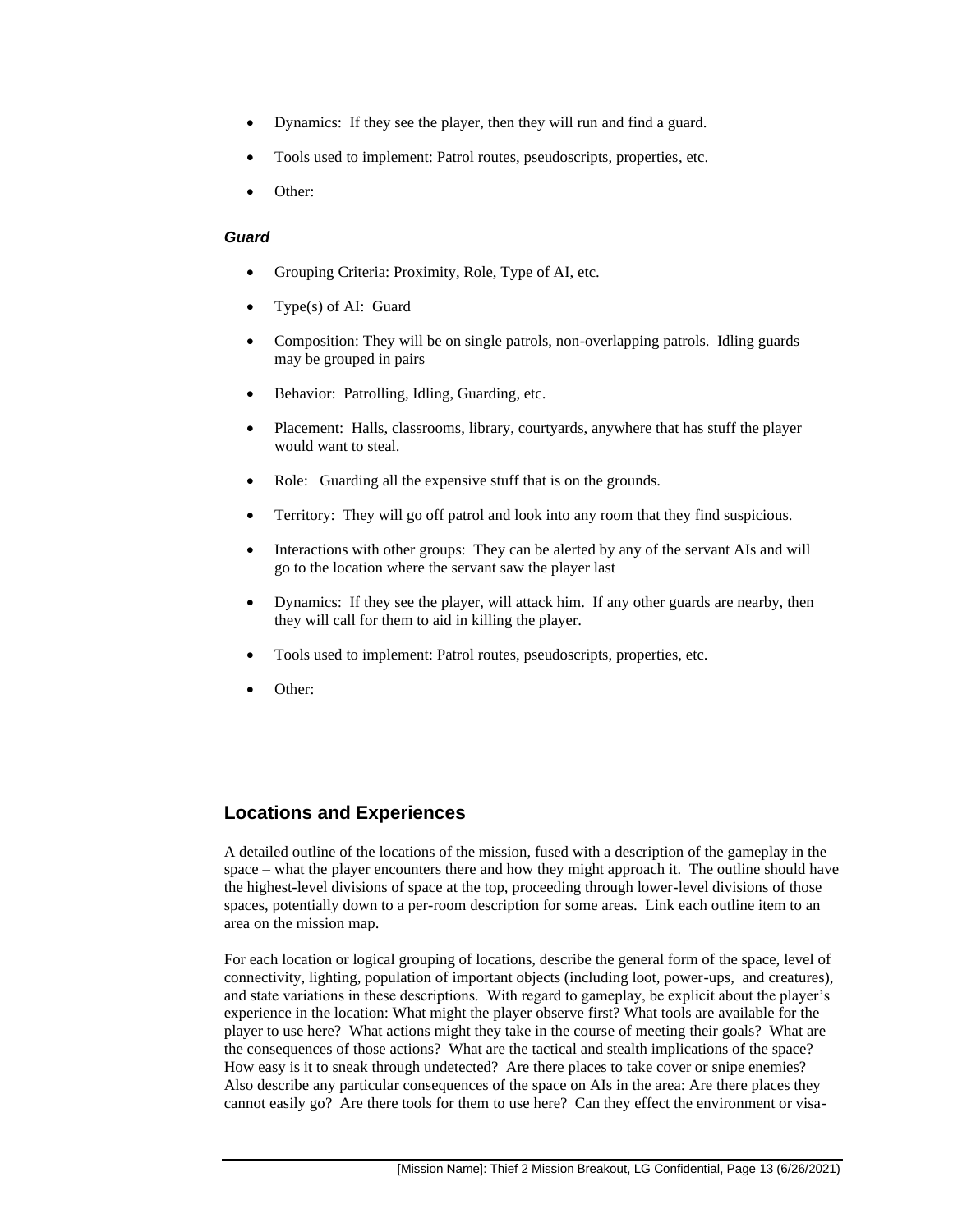versa? Are there places they cannot easily see or hear? What might the player do here that will have a particular impact on the AIs?

When describing the locations and experiences, focus on the elements that are most important to the gameplay of the space. For example, it is not necessary to describe cover the player might take when fired upon if there is very little likelihood that ranged-weapon-using enemies will ever be present. Don't feel like you have to describe categories that do not apply to the location. Instead, pay particular attention to how the mission will be played . For example, state whether the location is necessarily on the path to the player's goal and if not, describe why the player would bother to go there. If the player currently has the goal of "casing the joint", describe how the player can do that at this location.

#### *First Floor*

- Form of 3D space: A front entry foyer leads into a long straight hallway. There are two classrooms off the East Side of the hallway and two off West Side. There are stairways that lead to the second floor at the north and south end of the hall. At the north end there is an entrance to the library. At the south end, near the entrance, there is a staff lounge area and an office area. This area should be rich in stealth space.
- Connectivity: The player can enter the first floor through the front door and the player can walk up to the second floor via either of the two stairways.
- Lighting: The first floor is brightly light.
- Objects: The hallway will have the school banner hanging from the ceiling or walls. There will be a few glass display cases with loot inside of them. The player will need to pick the locks to them or find a key to get the loot inside.
- AIs: There will be one or two guards patrolling from the south end of the hallway to the library entrance at the north end.
- Gameplay: Exploration and Looting

#### *Classrooms*

- Form of 3D space: the classrooms are small lecture rooms. They will be about 30x20. There will not be the standard desk and chairs that we think of when we think classrooms, but there will be long benches with a long table that connects to the bench in front of it. Basically this will look like classrooms looked a long time ago. The ceiling of the classroom will be relatively high and there will be observation windows that look down into them from the second floor.
- Connectivity: There will be two doors that lead into the classrooms. One at the north side and one at the south side. Both doors will connect to the main first floor hallway.
- Lighting: Empty classrooms will be dimly lit, but there will be light switches that the player can use to turn more lights on. Occupied classrooms will be brightly lit.
- Objects: The classrooms will be objected with the normal types of things you see in a classroom. Chalkboards, book shelves, podium, display cases. This would also be a great area to have flavor books.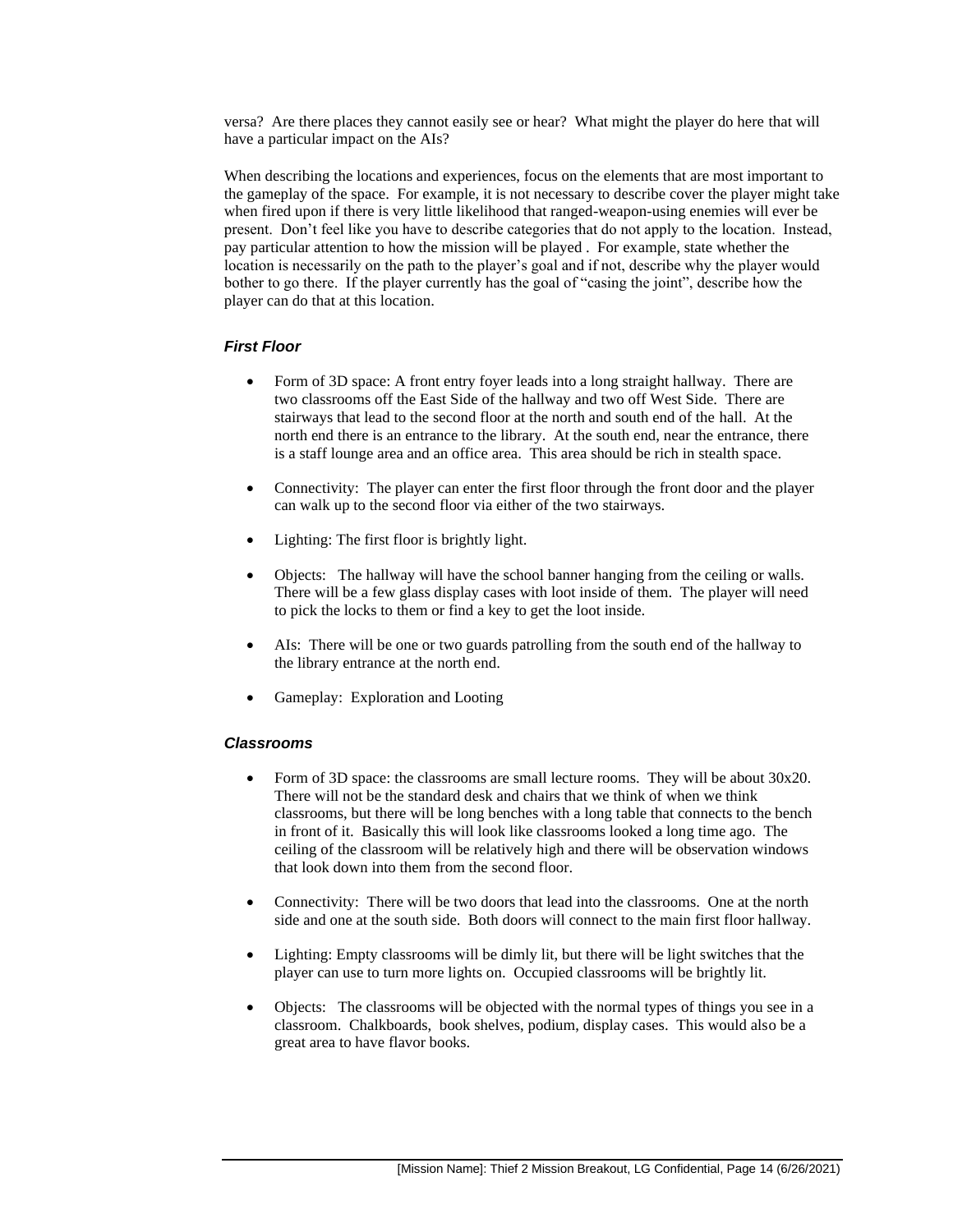- AIs: Empty classrooms will be empty of AI's. If the player enters an empty classroom and leaves the door open, then if an AI passes by the open door, they will see it as suspicious. They will enter and turn the lights on if they are off. If the player is not present, then they will turn the lights off, leave and close the door. If they see the player then they will ask what he is doing there and the Garrett will respond, "I was looking for a quiet place to study." Then the AI will leave and shut the door. This will require a new schema and prototyping. Full classrooms will have three students and the professor.
- Gameplay: The main gameplay in the classrooms is exploration. The display cases can have some loot for the player to steal and there will be flavor text found in the various classrooms. We can also place clues about how to complete the additional hard and expert objectives.

#### *Stairways to Second Floor*

- Form of 3D space: Standard stairway with a 6x6 landing about halfway up.
- Connectivity: connects the first and second floors. The North stairway will lead into a staff only area and the south stairway will lead into a student area.
- Lighting: brightly light.
- Objects: none.
- AIs: The stairways will be unpatrolled.
- Gameplay: The stairways will be unpartolled, but when the player learns that the Scarab is in Prof. Hawes' classroom, we can place some guards in the stairway to make it interesting as the player makes their way back down.

#### *Library 1F*

- Form of 3D space: Basic school library. Lots of bookshelves and tables.
- Connectivity: The library connects to the hallway of the first floor. There will be a stairway or elevator that leads to the library 2F.
- Lighting: Brightly light because this is a student area. Areas around display cases may be dimly lit to allow the player to pick the locks and steal the stuff without being caught.
- Objects: Study tables, display cases, scattered books and papers.
- AIs: Hopefully we can make sitting AI's work properly so that we can put sitting students. This would be a great place to have a study group talking about something game relevant.
- Gameplay: Some looting, unguarded entryway to 2F library, possibly one of the additional hard or expert objectives.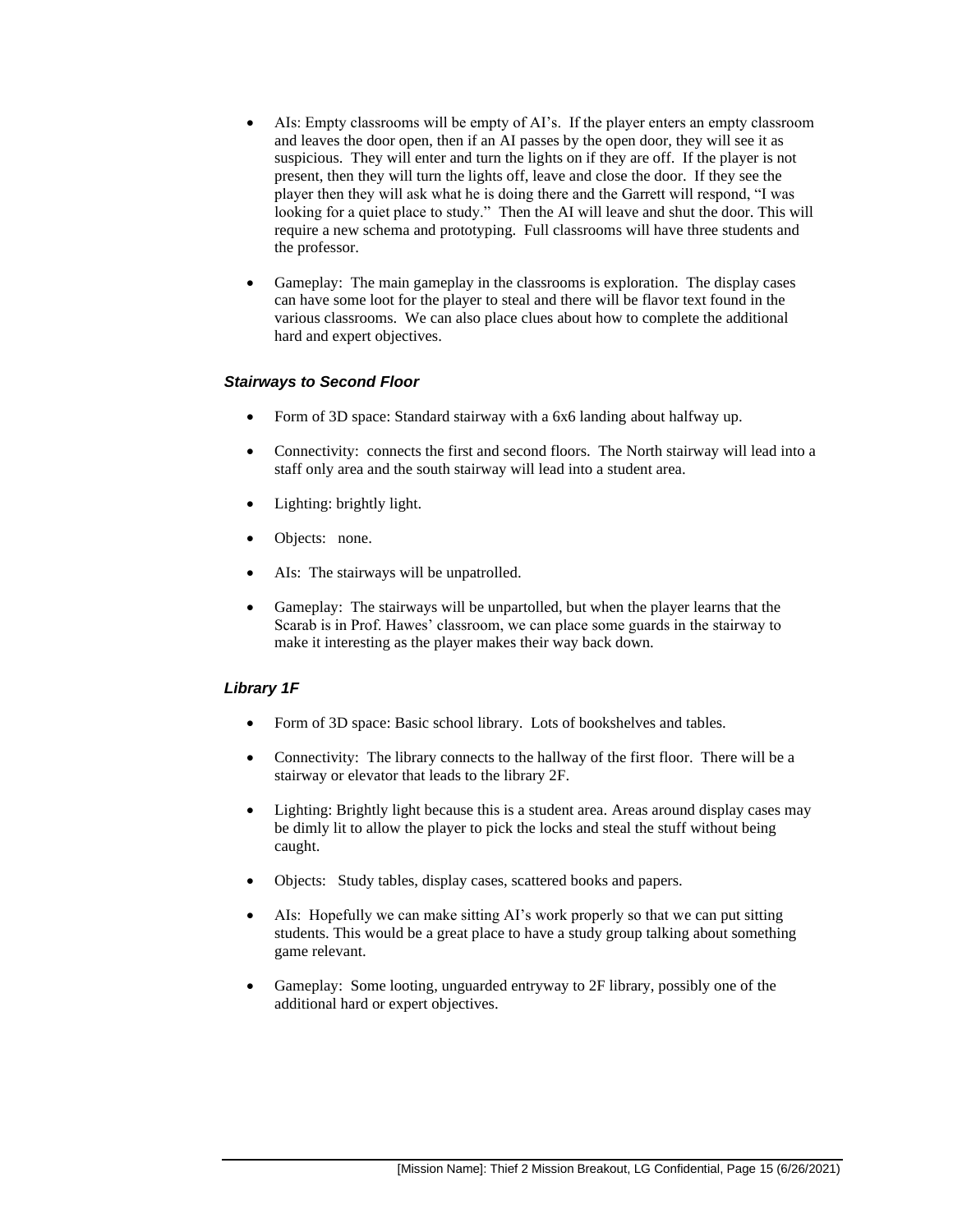#### *Faculty Lounge*

- Form of 3D space: Small room that the students aren't allowed in.
- Connectivity: This is the first room that the player can enter when they enter the building, it is right off the hallway.
- Lighting: brightly light.
- Objects: Food and maybe some healing potions.
- AIs: There will be one professor in this room.
- Gameplay:

#### *Professor Hawes' Classroom*

- Form of 3D space: Design will be the same as the other classrooms.
- Connectivity: same as the other classrooms.
- Lighting: Brightly light because class is in session.
- Objects: The other half of the Scarab will be in this room.
- AIs: Three students and Professor Hawes.
- Gameplay: The player will need to enter this class through the observation window on the second floor. The player will need to shoot a rope arrow into the beams and lower himself down to grab the Scarab behind the Professor Hawes' back.

#### *Second Floor*

- Form of 3D space: There will be the same long hallway like on the first floor, but it will be divided by a set of double doors. The south hall will have little or no stealth space while the north hall will have enough space for the player to hide in.
- Connectivity: The south hall will connect to the first floor via the south stairs. There will be observation windows that look into the classrooms. The north hall will connect to some laboratories and a few other rooms. It will also connect to the north entry way and to the 2F library. The second floor is connected to the first and third floor via the north stairway.
- Lighting: The south hallway is brightly light and the north hall is dimly lit with shadows for the player to hid in
- Objects: The hallway will have the school banner hanging from the ceiling or walls. There will be a few glass display cases with loot inside of them. The player will need to pick the locks to them or find a key to get the loot inside.
- AIs: There will be no guards in the south hall. The north hall will have two guards that patrol from the double doors and then into the library.
- Gameplay: The north hall will have stealth gameplay similar to Framed. All the doors off this hallway will be marked as suspicious so if an AI sees an open door, then they investigate.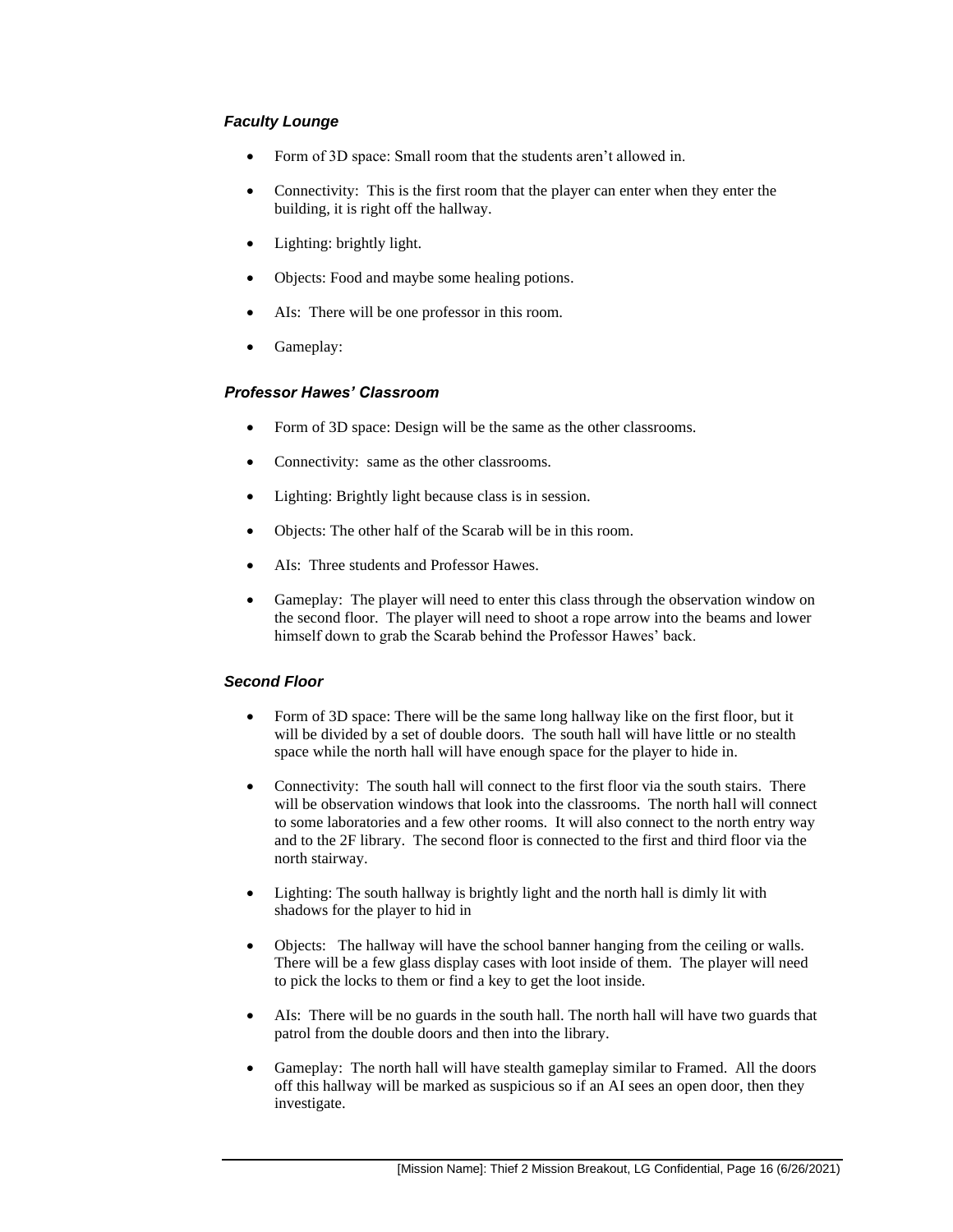#### *Labs*

- Form of 3D space: A decent sized room with a few storage rooms. Lab tables can easily be built out of terrain. There will be windows that look into the lab rooms. If the player turns on the lights then they may be visible to any guards patrolling through the north hall.
- Connectivity: The labs will connect to the north hall and to their respective storage rooms.
- Lighting: The labs will be dimly lit and there will be light switches that can turn on bright lights.
- Objects: There are a ton of objects that can be used in the labs already; the lab objects from Mage Tower can all be used. Various chemicals and jars of organs will be in the storage room. One of the labs will have the sarcophagus and an unwrapped mummy. This is a good place for powerups.
- AIs:
- Gameplay: In one of the labs, the player will find the mummy and a journal from the Professor that says that he found the scarab and took it to a safe in his office suite.

#### *Library 2F*

- Form of 3D space: Book shelves and display cases.
- Connectivity: The 2F library will connect to the north hall via a pair of double doors, and it will also connect to the first floor via the library elevator or staircase depending on which one we use.
- Lighting: Some areas will be brightly lit, but there should be enough dark areas for the player to sneak through.
- Objects: This is a good place to have a bunch of loot for the player to steal.
- AIs: There will be a guard or two patrolling through this area and he will stick mostly to the lit areas.
- Gameplay: This is a good place to have the hard and expert Mcguffins.

#### *Storage Room*

- Form of 3D space: small room with shelves. The room should be large enough to hold a few bodies.
- Connectivity: this room will connect to the 2F hallways.
- Lighting: Dark, this is good place for the player to hide in.
- Objects: Brooms and other storage closet type things.
- AIs: None, except dead and unconscious.
- Gameplay: Stealth space and a good place to dump people.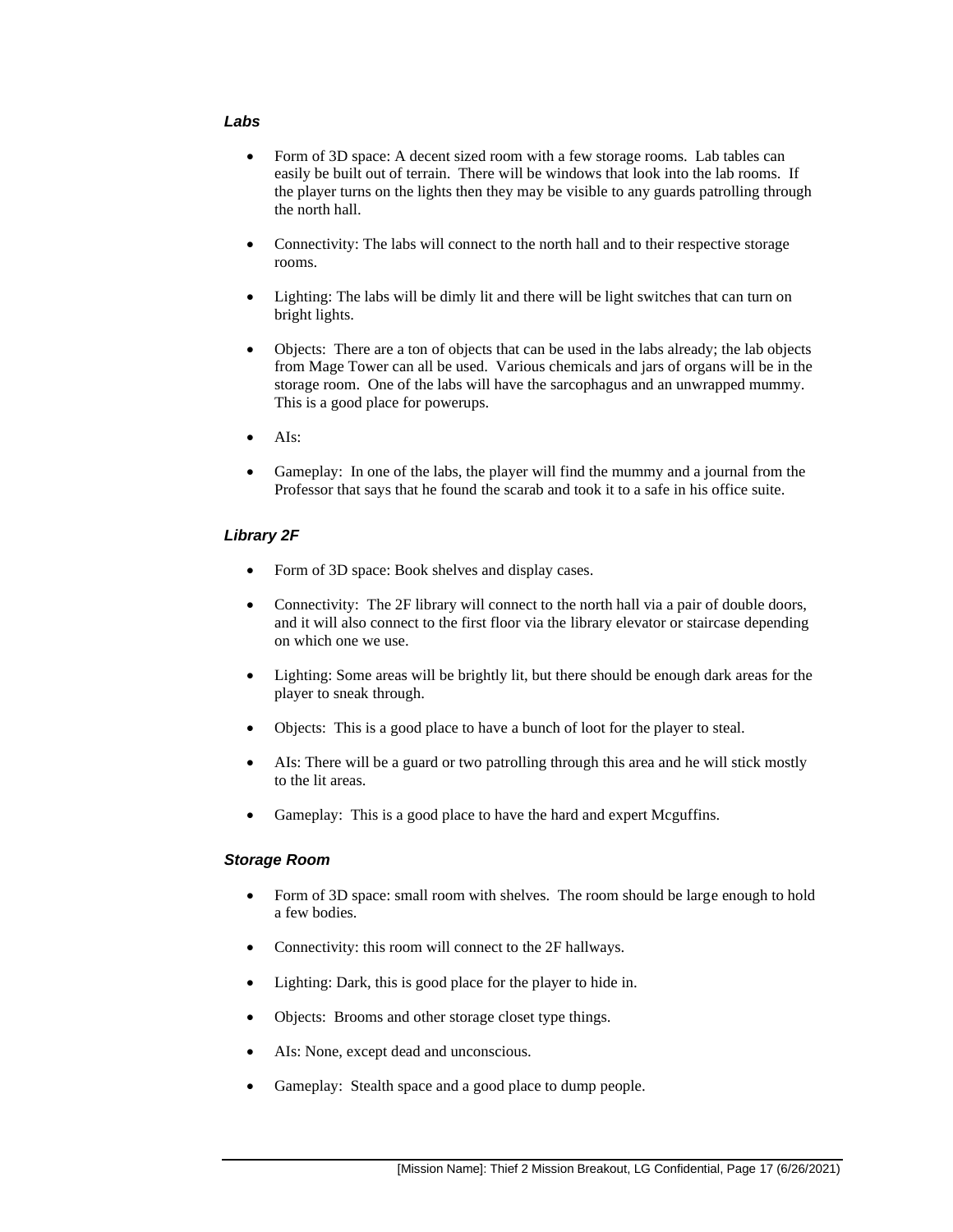#### *2F Entryway*

- Form of 3D space: The outside area will have green grass and trees. The entryway will be a nice looking stairway that leads through a set of double doors and into the north hallway. At the north most part of the courtyard, there will be a gate that leads out of the mission.
- Connectivity: This will connect the north grounds to the second floor.
- Lighting: Brightly lit with late afternoon sunlight.
- Objects: Trees and other outside stuff.
- AIs: This area should be empty of AIs
- Gameplay: This is the area where the player will have to leave the mission.

#### *Main Office*

- Form of 3D space: This is a good-sized room with a secretary at the desk. There are a few bookshelves and tables.
- Connectivity: This is connected to the south hall.
- Lighting: Brightly lit
- Objects: Non loot décor, plants and other office type things.
- AIs: A secretary will be sitting at a desk close to the entrance to this room
- Gameplay: the player will be able to find a directory and learn which office number belongs to the Professor Hawes here. We could also set up a small two or three line conversation between the secretary and Garrett.

#### *Third Floor*

- Form of 3D space: The third floor is the most dangerous area to the player and therefore should be rich in stealth space. This area will use nice Victorian wood textures and fancy wallpaper. There should be a nice strip of carpet along the floor to soften the player's footsteps.
- Connectivity: This floor will connect to the second floor via the north stairway.
- Lighting: The 3F halls should be lit to support stealthy movement. We should use a nice balance of electric lights and gas lamps.
- Objects: Nice Victorian furniture (chairs and couches) will be set in small alcoves. A display case or two with some nice loot would be a good touch for this area.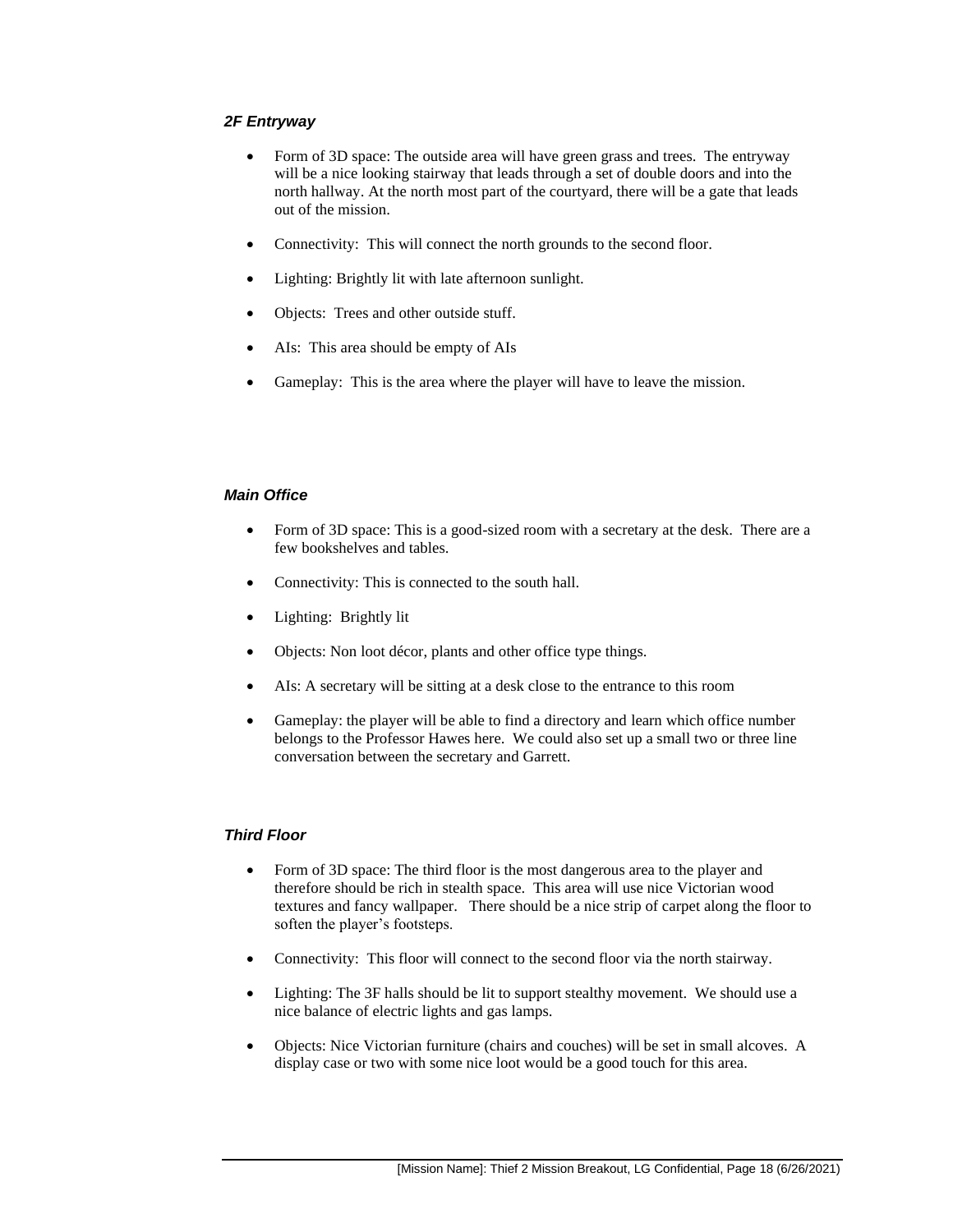- AIs: There should be a few Guards patrolling through here and their patrols should be set that they give the player enough time to move from shadow to shadow.
- Gameplay: This is the floor where the Professors Office Suites are located. The player will need to find a way to sneak into the suites without being caught. This floor will have most of the loot that the player can find.

#### *Office Suites*

- Form of 3D space: The office suites are where the professors work and live. It will have rich textures and will be lavishly decorated with nice furniture and other objects. The suite should be separated in to two different rooms. One with the office and one with the bedroom. The office should have bookshelves and fancy tables with valuables on them.
- Connectivity: The offices will all connect to the third floor hallways and possibly to each other via a locked door.
- Lighting: The offices should be brightly light from sunlight coming through the window.
- Objects: Fancy Victorian furniture, paintings, lots of loot.
- AIs: The rooms should be empty of AI's, but if a guard sees an open door, then he will investigate into the room. On higher difficulties we should consider having a janitor or maid going from room to room to clean them.
- Gameplay: The offices are primarily for looting and other objectives that are yet to be determined. The office that belongs to Professor Hawes will be chosen at random in order to increase replayability.

#### *Professor Hawes' Office Suite*

- Form of 3D space: This uses a similar design as the other office suites, but it should look slightly different to clue the player that they are in the correct office.
- Connectivity: same as the other office suites.
- Lighting: same as the other office suites.
- Objects: Journal that talks about the Scarab that Garrett is here for will tell that this item is can be separated into two pieces, the scarab and the jewel. The jewel will be found in a wall safe.
- AIs: None.
- Gameplay: Finding Jewel and finding the journal that tells the location of the other piece.

#### *Guard Lounge*

- Form of 3D space: Small room where the guards can relax. Should not be as fancy as the rest of the third floor
- Connectivity: Connected to the third floor hallway.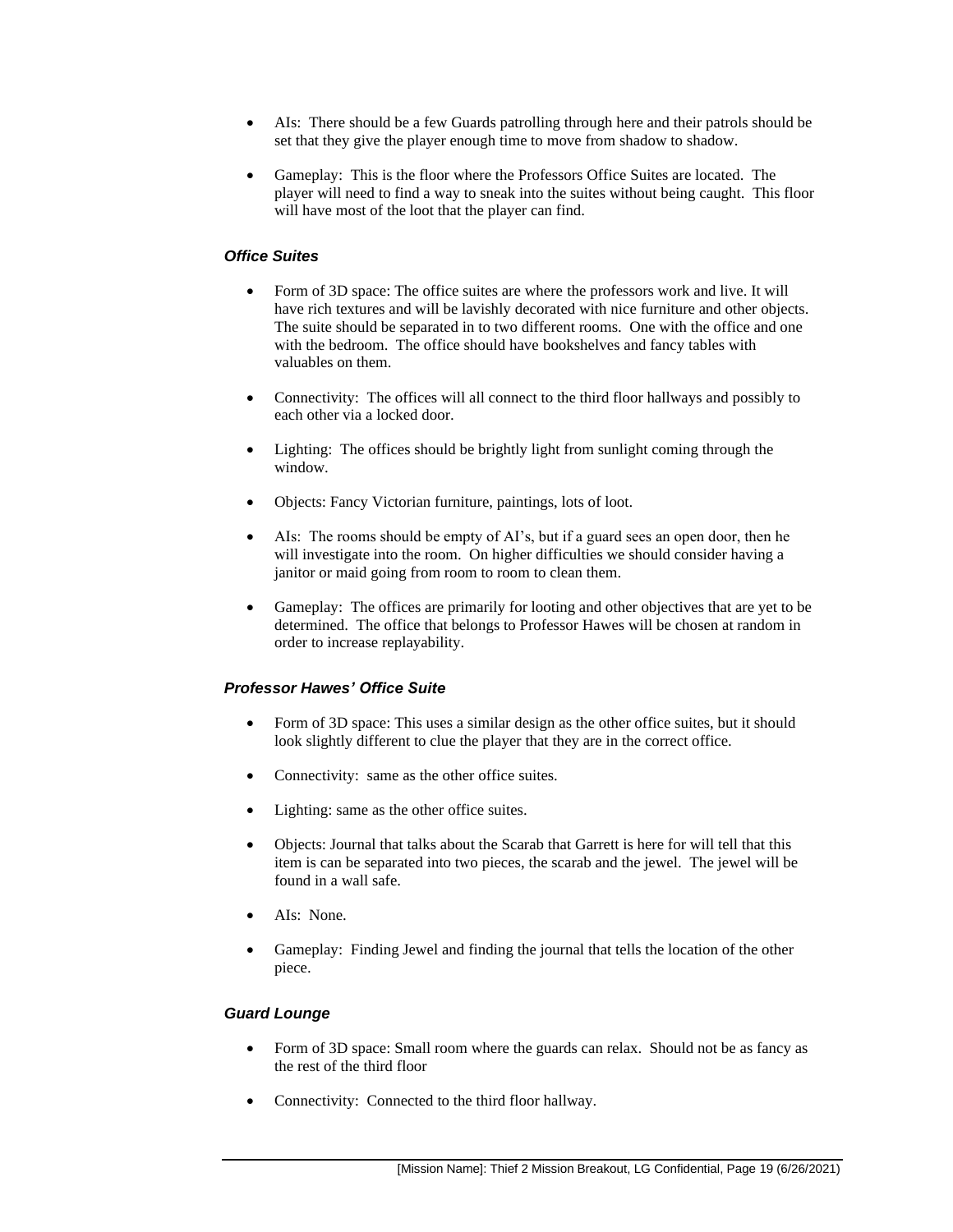- Lighting: Brightly lit.
- Objects: This is a good place for some powerups.
- AIs: This place should be empty, but a patrol route can go into this room.
- Gameplay: powerups.

#### *Artifact Room*

- Form of 3D space: Small room with valuable artifacts
- Connectivity:
- Lighting: brightly lit, but there will be an off switch for the lights
- Objects: stuff to steal
- AIs: Guards will be patrolling into this room
- Gameplay: This is a good place for a puzzle. When the player solves it, they will gain access to a large sum of loot.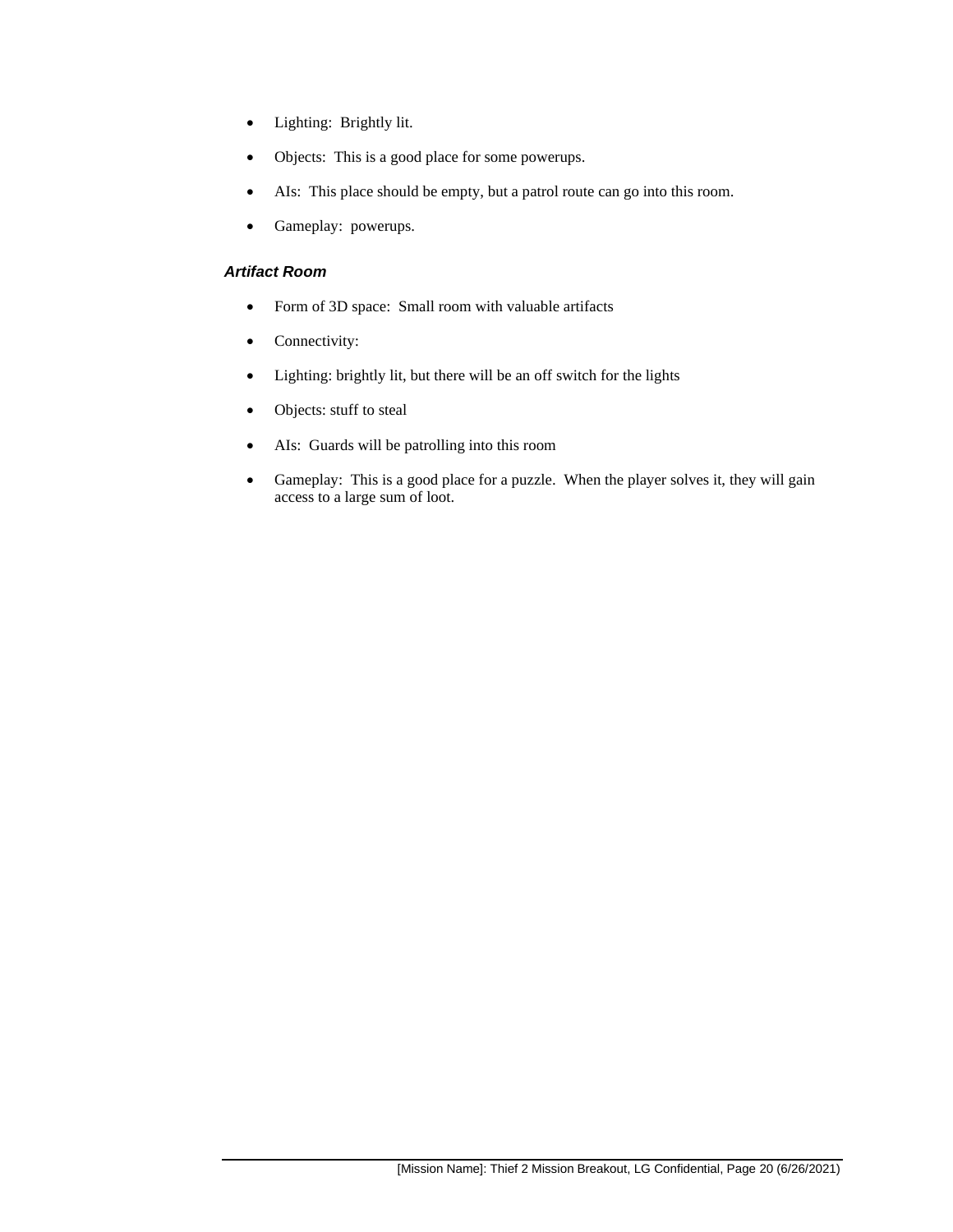## **Difficulty Levels**

A description of the differences in the mission over various difficulty levels, including changes to connectivity, object and creature population, and player actions.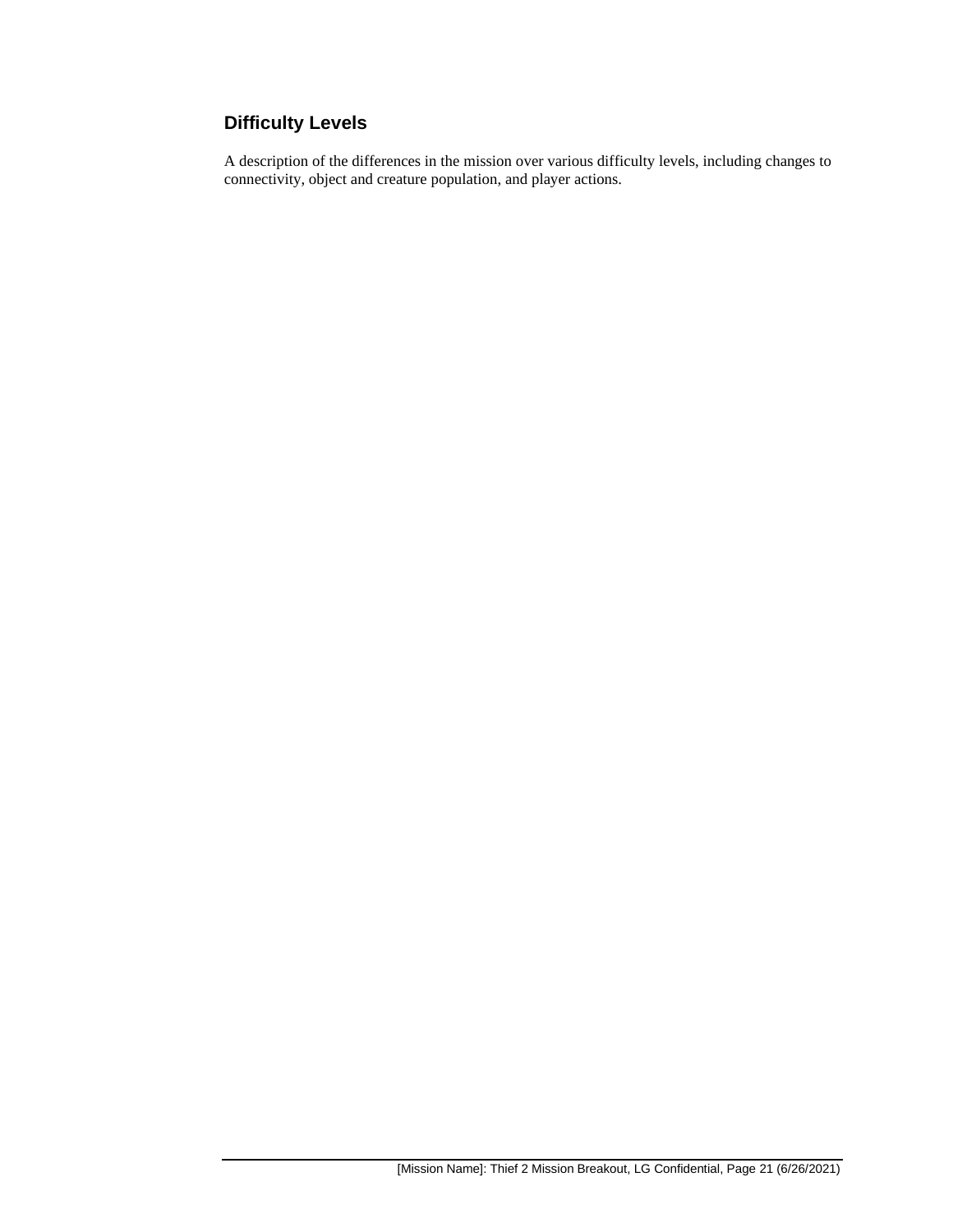## **Appendix**

## **Mission Statistics**

A list of approximate statistics for the mission as a whole, including amount of loot available in the mission, amount and type of enemies present in the mission, amount and type of power-ups present in the mission, etc..

*Goal: Enable comparisons to other missions, enable analysis of the potential success of various player actions (Is it feasible for the player to kill all of the AIs on the level? How many times can the player be fully healed?, etc.), balance the gameplay of the mission.*

*This section is mostly of use during later drafts of the document.*

## **Dependencies**

A list of resources that need to be made available before this breakout can be implemented.

#### *Art*

**Textures:** At this point I see no reason why this level cannot be built using the current textures, but modifications to existing textures may be necessary and also easy to do. There are a few pictures that I have of old university buildings. I would like to use some textures that have a similar look and feel.

**Meshes:** Professors and students. We could easily use the nobles for the Professors and reskinning the noble mesh with a younger face would work easily for students. A custom mesh for the Fat Man is necessary so that the player can tell him from the rest of the NPCs.

#### *Programming*

Additional programmer support may be necessary to make the infiltration and disguise paradigm work properly.

#### *Design*

There will be a few flavor conversations that focus on topics that were hot in medieval universities. There will need to be a conversation or some text or both that give the player the identity of the Fat Man. There will also need to be some kind of info that directs the player to the location of the Fat Man's office suite quarters and to his class room.

The map for this level will use the automap feature that Precious Cargo and Casing&Masks used.

#### *AV*

Briefings, sounds will be needed.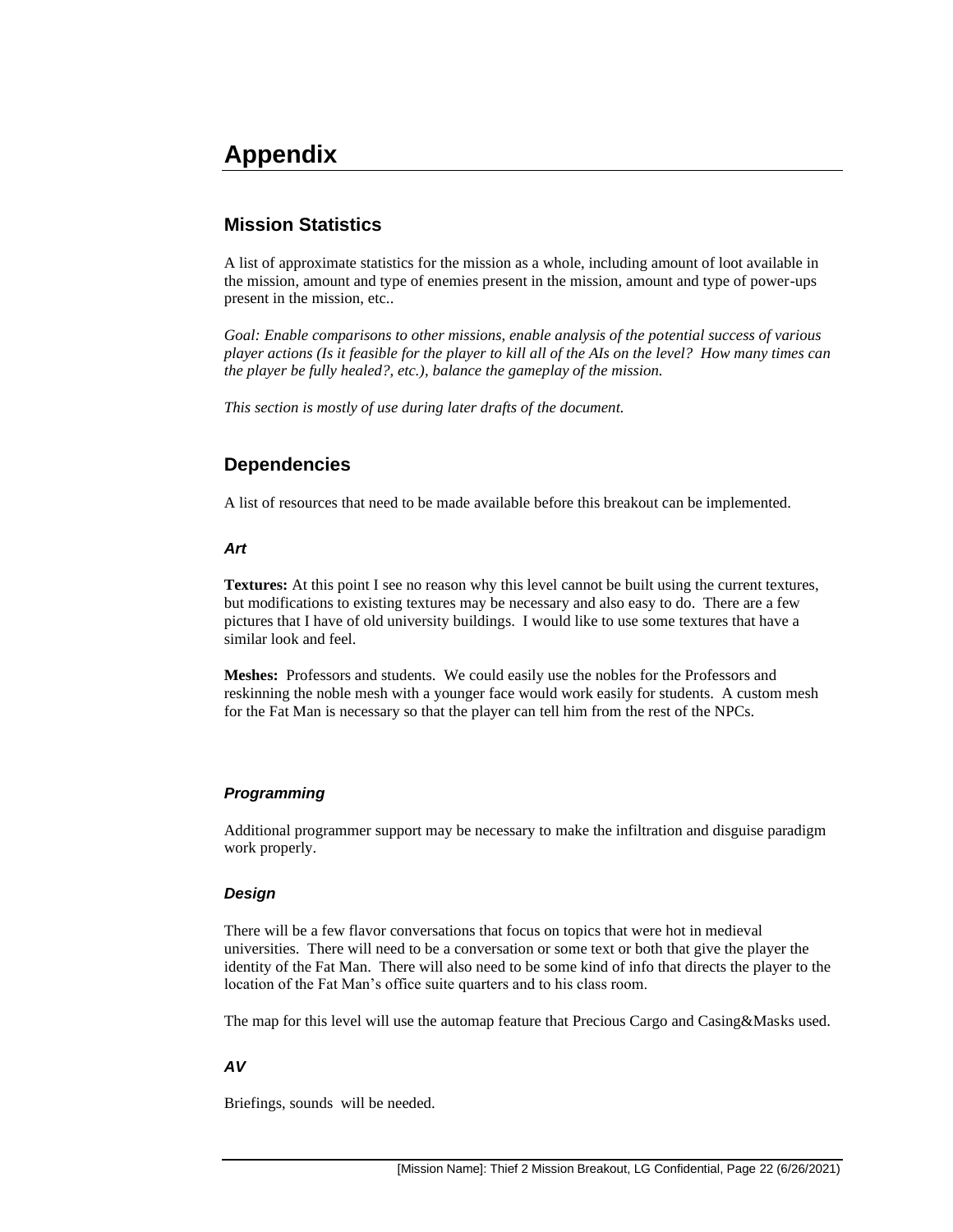#### *Other Resources*

Anything else – secondary design elements

#### **Unresolved Technical Issues**

This is not really an unresolved issue, but it is a potential risk. Randomizing the locations for the Scarab could be potentially risky. For the time being, I will set the scarab in a fixed location and if time permits, then we will implement the random location idea.

#### **Unresolved Design Issues**

### **Potential Future Embellishments**

For now, we are going to set the mission us so that the Scarab is in one particular office. In other sections of this document I mention the possibility of having the Scarab and its gem be found in one of a few different location. The location would be chosen before the player begins the mission, and all relevant clues for finding the Scarab will point to this location. This is relatively low risk because we have already done this with Eavesdropping, but it is still a risk that we need to consider. I plan on setting the mission up with fixed locations and then, if time permits, I will implement the random location thang.

#### **Rejected Ideas**

Having Garrett infiltrate the campus in disguise of a college student was rejected due to the technical problems that arose with the undercover mission. Because we want to get this mission to ship quickly and without problems, it was decided to discard this risky paradigm.

#### **Notes**

This section is useful for taking notes which do not yet directly pertain to the mission breakout but which are most convenient to store here. For example, if you do research on the type of space the mission fictionally takes place in, that research can appear in this section.

#### **Heading 2**

*Heading 3*

#### **Heading 4**

Normal

- Normal Bullet
- 1) Normal Bullet Numbered
	- 2) Normal Bull-in numbered